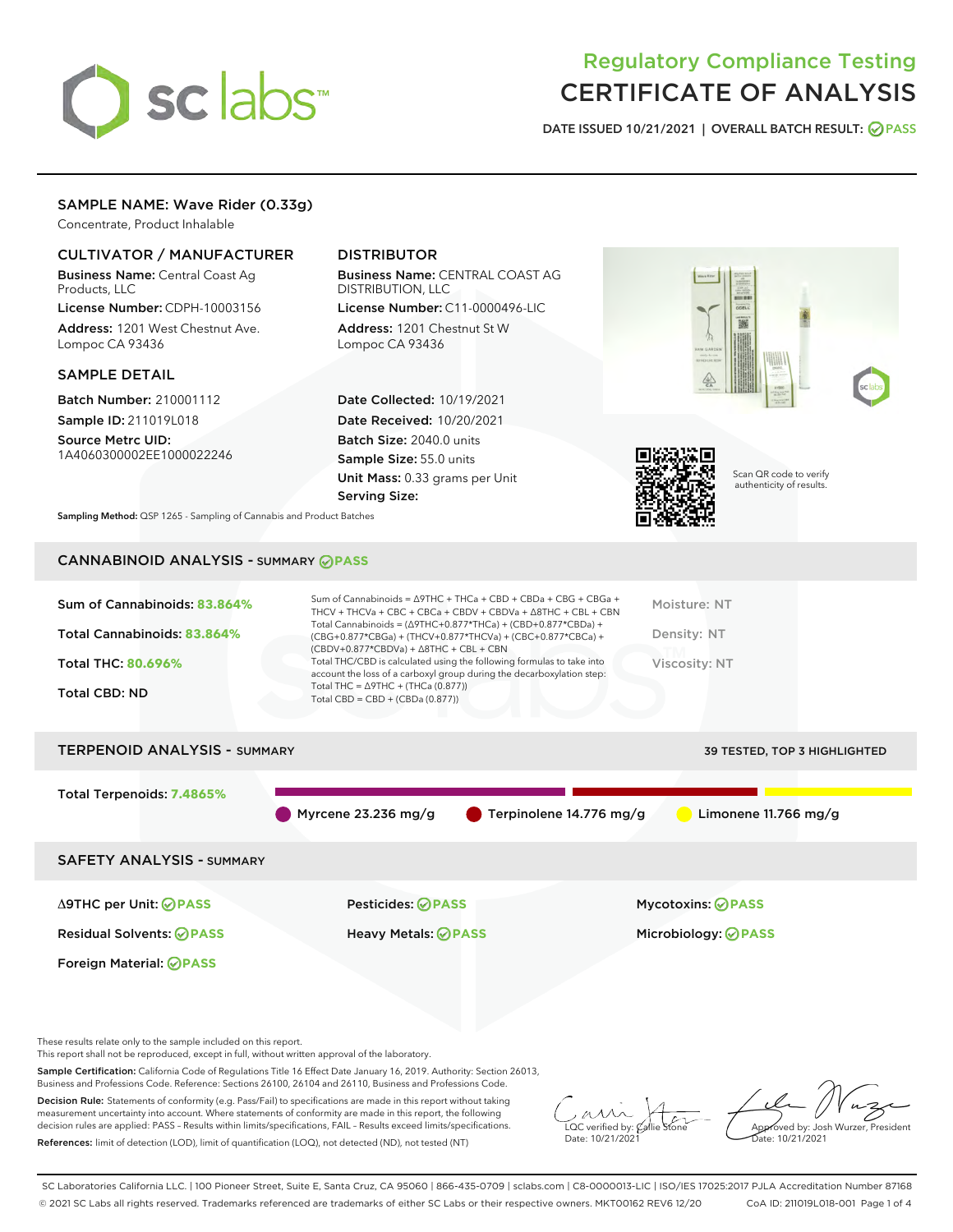



WAVE RIDER (0.33G) | DATE ISSUED 10/21/2021 | OVERALL BATCH RESULT:  $\bigcirc$  PASS

#### CANNABINOID TEST RESULTS - 10/20/2021 2 PASS

Tested by high-performance liquid chromatography with diode-array detection (HPLC-DAD). **Method:** QSP 1157 - Analysis of Cannabinoids by HPLC-DAD

#### TOTAL CANNABINOIDS: **83.864%**

Total Cannabinoids (Total THC) + (Total CBD) + (Total CBG) + (Total THCV) + (Total CBC) + (Total CBDV) + ∆8THC + CBL + CBN

TOTAL THC: **80.696%** Total THC (∆9THC+0.877\*THCa)

TOTAL CBD: ND

Total CBD (CBD+0.877\*CBDa)

TOTAL CBG: 2.558% Total CBG (CBG+0.877\*CBGa)

TOTAL THCV: 0.45% Total THCV (THCV+0.877\*THCVa)

TOTAL CBC: ND Total CBC (CBC+0.877\*CBCa)

TOTAL CBDV: ND Total CBDV (CBDV+0.877\*CBDVa)

| <b>COMPOUND</b>            | LOD/LOQ<br>(mg/g) | <b>MEASUREMENT</b><br><b>UNCERTAINTY</b><br>mg/g | <b>RESULT</b><br>(mg/g) | <b>RESULT</b><br>(%) |
|----------------------------|-------------------|--------------------------------------------------|-------------------------|----------------------|
| <b>A9THC</b>               | 0.06 / 0.26       | ±27.759                                          | 806.96                  | 80.696               |
| <b>CBG</b>                 | 0.06 / 0.19       | ±1.008                                           | 25.58                   | 2.558                |
| <b>THCV</b>                | 0.1 / 0.2         | ±0.22                                            | 4.5                     | 0.45                 |
| <b>CBN</b>                 | 0.1/0.3           | ±0.10                                            | 1.6                     | 0.16                 |
| $\triangle$ 8THC           | 0.1 / 0.4         | N/A                                              | <b>ND</b>               | <b>ND</b>            |
| <b>THCa</b>                | 0.05/0.14         | N/A                                              | <b>ND</b>               | <b>ND</b>            |
| <b>THCVa</b>               | 0.07/0.20         | N/A                                              | <b>ND</b>               | <b>ND</b>            |
| <b>CBD</b>                 | 0.07/0.29         | N/A                                              | <b>ND</b>               | <b>ND</b>            |
| <b>CBDa</b>                | 0.02/0.19         | N/A                                              | <b>ND</b>               | <b>ND</b>            |
| <b>CBDV</b>                | 0.04 / 0.15       | N/A                                              | <b>ND</b>               | <b>ND</b>            |
| <b>CBDVa</b>               | 0.03/0.53         | N/A                                              | <b>ND</b>               | <b>ND</b>            |
| <b>CBGa</b>                | 0.1/0.2           | N/A                                              | <b>ND</b>               | <b>ND</b>            |
| <b>CBL</b>                 | 0.06 / 0.24       | N/A                                              | <b>ND</b>               | <b>ND</b>            |
| <b>CBC</b>                 | 0.2 / 0.5         | N/A                                              | <b>ND</b>               | <b>ND</b>            |
| <b>CBCa</b>                | 0.07/0.28         | N/A                                              | <b>ND</b>               | <b>ND</b>            |
| <b>SUM OF CANNABINOIDS</b> |                   |                                                  | 838.64 mg/g             | 83.864%              |

#### **UNIT MASS: 0.33 grams per Unit**

| ∆9THC per Unit                        | 1120 per-package limit     | 266.30 mg/unit<br><b>PASS</b> |
|---------------------------------------|----------------------------|-------------------------------|
| <b>Total THC per Unit</b>             |                            | 266.30 mg/unit                |
| <b>CBD per Unit</b>                   |                            | <b>ND</b>                     |
| <b>Total CBD per Unit</b>             |                            | <b>ND</b>                     |
| Sum of Cannabinoids<br>per Unit       |                            | 276.75 mg/unit                |
| <b>Total Cannabinoids</b><br>per Unit |                            | 276.74 mg/unit                |
| <b>MOISTURE TEST RESULT</b>           | <b>DENSITY TEST RESULT</b> | <b>VISCOSITY TEST RESULT</b>  |

Not Tested

Not Tested

Not Tested

| <b>TERPENOID TEST RESULTS - 10/21/2021</b> |
|--------------------------------------------|
|--------------------------------------------|

Terpene analysis utilizing gas chromatography-flame ionization detection (GC-FID). **Method:** QSP 1192 - Analysis of Terpenoids by GC-FID

| <b>COMPOUND</b>         | LOD/LOQ<br>(mg/g) | <b>MEASUREMENT</b><br><b>UNCERTAINTY</b><br>mg/g | <b>RESULT</b><br>(mg/g) | <b>RESULT</b><br>$(\%)$ |
|-------------------------|-------------------|--------------------------------------------------|-------------------------|-------------------------|
| <b>Myrcene</b>          | 0.008 / 0.025     | ±0.2997                                          | 23.236                  | 2.3236                  |
| Terpinolene             | 0.008 / 0.026     | ±0.3029                                          | 14.776                  | 1.4776                  |
| Limonene                | 0.005 / 0.016     | ±0.1683                                          | 11.766                  | 1.1766                  |
| $\beta$ Caryophyllene   | 0.004 / 0.012     | ±0.2402                                          | 6.747                   | 0.6747                  |
| Ocimene                 | 0.011 / 0.038     | ±0.1319                                          | 4.109                   | 0.4109                  |
| Linalool                | 0.009 / 0.032     | ±0.1063                                          | 2.798                   | 0.2798                  |
| $\beta$ Pinene          | 0.004 / 0.014     | ±0.0254                                          | 2.208                   | 0.2208                  |
| $\alpha$ Humulene       | 0.009/0.029       | ±0.0508                                          | 1.583                   | 0.1583                  |
| $\alpha$ Pinene         | 0.005 / 0.017     | ±0.0112                                          | 1.300                   | 0.1300                  |
| <b>Terpineol</b>        | 0.016 / 0.055     | ±0.0769                                          | 1.252                   | 0.1252                  |
| Fenchol                 | 0.010 / 0.034     | ±0.0414                                          | 1.071                   | 0.1071                  |
| trans-ß-Farnesene       | 0.008 / 0.025     | ±0.0257                                          | 0.725                   | 0.0725                  |
| $\alpha$ Phellandrene   | 0.006 / 0.020     | ±0.0061                                          | 0.447                   | 0.0447                  |
| 3 Carene                | 0.005 / 0.018     | ±0.0055                                          | 0.384                   | 0.0384                  |
| $\alpha$ Terpinene      | 0.005 / 0.017     | ±0.0050                                          | 0.334                   | 0.0334                  |
| Valencene               | 0.009 / 0.030     | ±0.0229                                          | 0.333                   | 0.0333                  |
| $\gamma$ Terpinene      | 0.006 / 0.018     | ±0.0045                                          | 0.258                   | 0.0258                  |
| <b>Borneol</b>          | 0.005 / 0.016     | ±0.0100                                          | 0.238                   | 0.0238                  |
| $\alpha$ Bisabolol      | 0.008 / 0.026     | ±0.0116                                          | 0.217                   | 0.0217                  |
| Camphene                | 0.005 / 0.015     | ±0.0023                                          | 0.197                   | 0.0197                  |
| Caryophyllene<br>Oxide  | 0.010 / 0.033     | ±0.0082                                          | 0.179                   | 0.0179                  |
| Nerolidol               | 0.009 / 0.028     | ±0.0093                                          | 0.148                   | 0.0148                  |
| p-Cymene                | 0.005 / 0.016     | ±0.0032                                          | 0.120                   | 0.0120                  |
| Guaiol                  | 0.009 / 0.030     | ±0.0046                                          | 0.098                   | 0.0098                  |
| Fenchone                | 0.009 / 0.028     | ±0.0026                                          | 0.088                   | 0.0088                  |
| Sabinene                | 0.004 / 0.014     | ±0.0010                                          | 0.080                   | 0.0080                  |
| Citronellol             | 0.003 / 0.010     | ±0.0029                                          | 0.060                   | 0.0060                  |
| Geraniol                | 0.002 / 0.007     | ±0.0023                                          | 0.052                   | 0.0052                  |
| Sabinene Hydrate        | 0.006 / 0.022     | ±0.0016                                          | 0.042                   | 0.0042                  |
| Nerol                   | 0.003 / 0.011     | ±0.0008                                          | 0.019                   | 0.0019                  |
| Eucalyptol              | 0.006 / 0.018     | N/A                                              | ND                      | ND                      |
| (-)-Isopulegol          | 0.005 / 0.016     | N/A                                              | ND                      | <b>ND</b>               |
| Camphor                 | 0.006 / 0.019     | N/A                                              | ND                      | <b>ND</b>               |
| Isoborneol              | 0.004 / 0.012     | N/A                                              | <b>ND</b>               | ND                      |
| Menthol                 | 0.008 / 0.025     | N/A                                              | ND                      | ND                      |
| R-(+)-Pulegone          | 0.003 / 0.011     | N/A                                              | ND                      | <b>ND</b>               |
| <b>Geranyl Acetate</b>  | 0.004 / 0.014     | N/A                                              | ND                      | ND                      |
| $\alpha$ Cedrene        | 0.005 / 0.016     | N/A                                              | <b>ND</b>               | ND                      |
| Cedrol                  | 0.008 / 0.027     | N/A                                              | ND                      | <b>ND</b>               |
| <b>TOTAL TERPENOIDS</b> |                   |                                                  | 74.865 mg/g             | 7.4865%                 |

SC Laboratories California LLC. | 100 Pioneer Street, Suite E, Santa Cruz, CA 95060 | 866-435-0709 | sclabs.com | C8-0000013-LIC | ISO/IES 17025:2017 PJLA Accreditation Number 87168 © 2021 SC Labs all rights reserved. Trademarks referenced are trademarks of either SC Labs or their respective owners. MKT00162 REV6 12/20 CoA ID: 211019L018-001 Page 2 of 4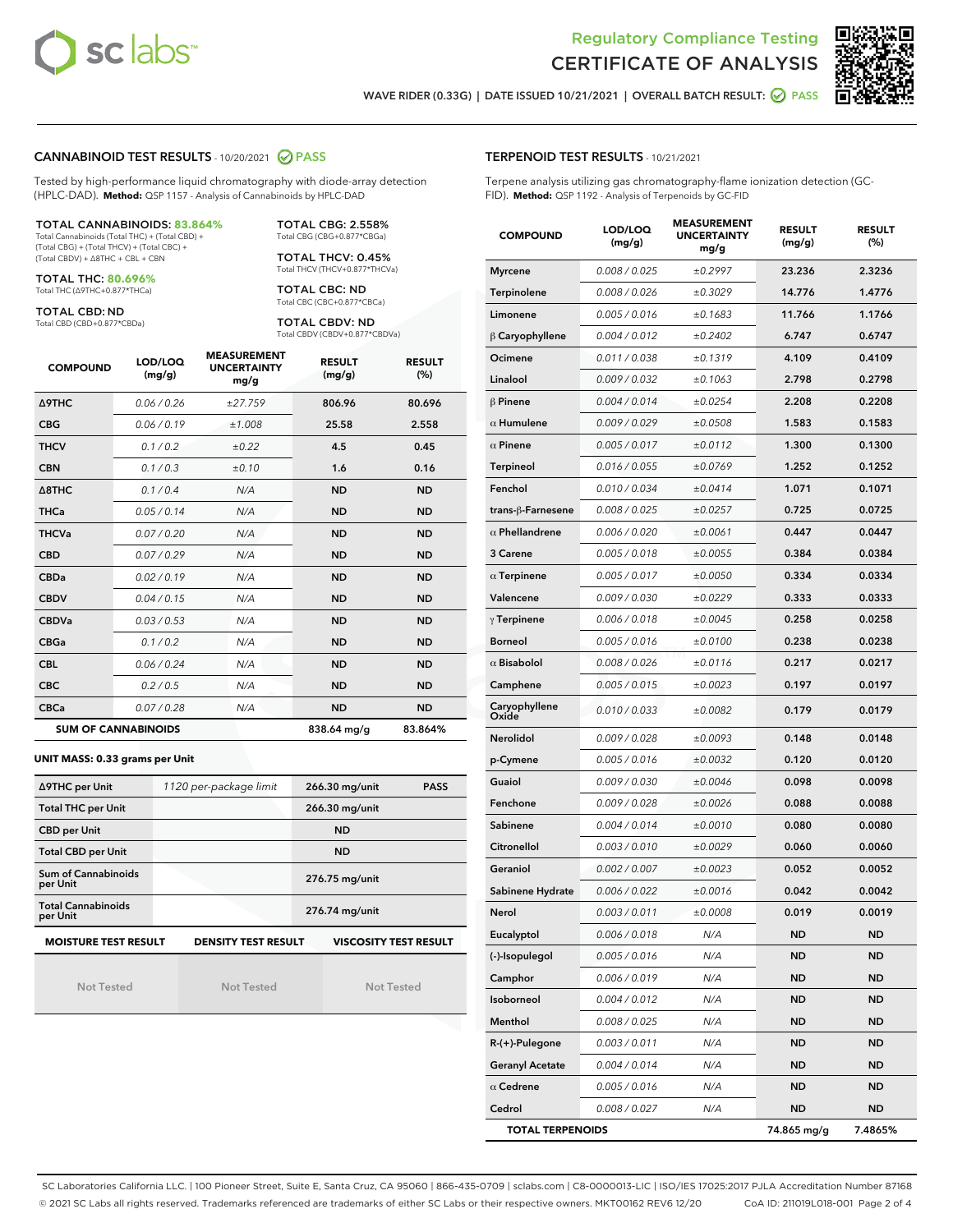



WAVE RIDER (0.33G) | DATE ISSUED 10/21/2021 | OVERALL BATCH RESULT:  $\bigcirc$  PASS

# CATEGORY 1 PESTICIDE TEST RESULTS - 10/21/2021 2 PASS

Pesticide and plant growth regulator analysis utilizing high-performance liquid chromatography-mass spectrometry (HPLC-MS) or gas chromatography-mass spectrometry (GC-MS). \*GC-MS utilized where indicated. **Method:** QSP 1212 - Analysis of Pesticides and Mycotoxins by LC-MS or QSP 1213 - Analysis of Pesticides by GC-MS

| 0.03/0.08<br><b>ND</b><br>Aldicarb<br>$>$ LOD<br>N/A<br><b>PASS</b><br>Carbofuran<br>0.02 / 0.05<br><b>ND</b><br><b>PASS</b><br>$>$ LOD<br>N/A<br>Chlordane*<br>0.03 / 0.08<br>N/A<br><b>ND</b><br><b>PASS</b><br>$\ge$ LOD<br>Chlorfenapyr*<br>0.03/0.10<br><b>ND</b><br><b>PASS</b><br>$\ge$ LOD<br>N/A<br>N/A<br><b>ND</b><br><b>PASS</b><br>Chlorpyrifos<br>0.02 / 0.06<br>$\ge$ LOD<br>Coumaphos<br>0.02 / 0.07<br>N/A<br><b>ND</b><br><b>PASS</b><br>$\ge$ LOD<br>Daminozide<br>0.02 / 0.07<br>N/A<br><b>ND</b><br><b>PASS</b><br>$\ge$ LOD<br><b>DDVP</b><br>0.03/0.09<br>$>$ LOD<br>N/A<br><b>ND</b><br><b>PASS</b><br>(Dichlorvos)<br>Dimethoate<br>0.03/0.08<br>$>$ LOD<br>N/A<br><b>ND</b><br><b>PASS</b><br>0.03/0.10<br><b>ND</b><br><b>PASS</b><br>Ethoprop(hos)<br>$\ge$ LOD<br>N/A<br>0.02 / 0.06<br>N/A<br><b>ND</b><br><b>PASS</b><br>Etofenprox<br>$\ge$ LOD<br>Fenoxycarb<br>0.03 / 0.08<br>N/A<br><b>ND</b><br><b>PASS</b><br>$\ge$ LOD<br>0.03/0.08<br><b>ND</b><br><b>PASS</b><br>Fipronil<br>$\ge$ LOD<br>N/A<br>Imazalil<br>0.02 / 0.06<br>$\ge$ LOD<br>N/A<br><b>ND</b><br><b>PASS</b><br>Methiocarb<br>0.02 / 0.07<br><b>PASS</b><br>$\ge$ LOD<br>N/A<br><b>ND</b><br>Methyl<br>0.03/0.10<br>$\ge$ LOD<br>N/A<br><b>ND</b><br><b>PASS</b><br>parathion<br>0.03/0.09<br><b>ND</b><br><b>Mevinphos</b><br>$\ge$ LOD<br>N/A<br><b>PASS</b><br>Paclobutrazol<br>0.02 / 0.05<br>$\ge$ LOD<br>N/A<br><b>ND</b><br><b>PASS</b><br>0.03/0.09<br>$\ge$ LOD<br>N/A<br><b>ND</b><br><b>PASS</b><br>Propoxur<br>Spiroxamine<br>0.03 / 0.08<br>$\ge$ LOD<br>N/A<br><b>ND</b><br><b>PASS</b><br>0.03/0.10<br><b>ND</b><br><b>PASS</b><br><b>Thiacloprid</b><br>$\ge$ LOD<br>N/A | <b>COMPOUND</b> | LOD/LOQ<br>$(\mu g/g)$ | <b>ACTION</b><br>LIMIT<br>$(\mu g/g)$ | <b>MEASUREMENT</b><br><b>UNCERTAINTY</b><br>$\mu$ g/g | <b>RESULT</b><br>$(\mu g/g)$ | <b>RESULT</b> |
|----------------------------------------------------------------------------------------------------------------------------------------------------------------------------------------------------------------------------------------------------------------------------------------------------------------------------------------------------------------------------------------------------------------------------------------------------------------------------------------------------------------------------------------------------------------------------------------------------------------------------------------------------------------------------------------------------------------------------------------------------------------------------------------------------------------------------------------------------------------------------------------------------------------------------------------------------------------------------------------------------------------------------------------------------------------------------------------------------------------------------------------------------------------------------------------------------------------------------------------------------------------------------------------------------------------------------------------------------------------------------------------------------------------------------------------------------------------------------------------------------------------------------------------------------------------------------------------------------------------------------------------------------------------------------------------------|-----------------|------------------------|---------------------------------------|-------------------------------------------------------|------------------------------|---------------|
|                                                                                                                                                                                                                                                                                                                                                                                                                                                                                                                                                                                                                                                                                                                                                                                                                                                                                                                                                                                                                                                                                                                                                                                                                                                                                                                                                                                                                                                                                                                                                                                                                                                                                              |                 |                        |                                       |                                                       |                              |               |
|                                                                                                                                                                                                                                                                                                                                                                                                                                                                                                                                                                                                                                                                                                                                                                                                                                                                                                                                                                                                                                                                                                                                                                                                                                                                                                                                                                                                                                                                                                                                                                                                                                                                                              |                 |                        |                                       |                                                       |                              |               |
|                                                                                                                                                                                                                                                                                                                                                                                                                                                                                                                                                                                                                                                                                                                                                                                                                                                                                                                                                                                                                                                                                                                                                                                                                                                                                                                                                                                                                                                                                                                                                                                                                                                                                              |                 |                        |                                       |                                                       |                              |               |
|                                                                                                                                                                                                                                                                                                                                                                                                                                                                                                                                                                                                                                                                                                                                                                                                                                                                                                                                                                                                                                                                                                                                                                                                                                                                                                                                                                                                                                                                                                                                                                                                                                                                                              |                 |                        |                                       |                                                       |                              |               |
|                                                                                                                                                                                                                                                                                                                                                                                                                                                                                                                                                                                                                                                                                                                                                                                                                                                                                                                                                                                                                                                                                                                                                                                                                                                                                                                                                                                                                                                                                                                                                                                                                                                                                              |                 |                        |                                       |                                                       |                              |               |
|                                                                                                                                                                                                                                                                                                                                                                                                                                                                                                                                                                                                                                                                                                                                                                                                                                                                                                                                                                                                                                                                                                                                                                                                                                                                                                                                                                                                                                                                                                                                                                                                                                                                                              |                 |                        |                                       |                                                       |                              |               |
|                                                                                                                                                                                                                                                                                                                                                                                                                                                                                                                                                                                                                                                                                                                                                                                                                                                                                                                                                                                                                                                                                                                                                                                                                                                                                                                                                                                                                                                                                                                                                                                                                                                                                              |                 |                        |                                       |                                                       |                              |               |
|                                                                                                                                                                                                                                                                                                                                                                                                                                                                                                                                                                                                                                                                                                                                                                                                                                                                                                                                                                                                                                                                                                                                                                                                                                                                                                                                                                                                                                                                                                                                                                                                                                                                                              |                 |                        |                                       |                                                       |                              |               |
|                                                                                                                                                                                                                                                                                                                                                                                                                                                                                                                                                                                                                                                                                                                                                                                                                                                                                                                                                                                                                                                                                                                                                                                                                                                                                                                                                                                                                                                                                                                                                                                                                                                                                              |                 |                        |                                       |                                                       |                              |               |
|                                                                                                                                                                                                                                                                                                                                                                                                                                                                                                                                                                                                                                                                                                                                                                                                                                                                                                                                                                                                                                                                                                                                                                                                                                                                                                                                                                                                                                                                                                                                                                                                                                                                                              |                 |                        |                                       |                                                       |                              |               |
|                                                                                                                                                                                                                                                                                                                                                                                                                                                                                                                                                                                                                                                                                                                                                                                                                                                                                                                                                                                                                                                                                                                                                                                                                                                                                                                                                                                                                                                                                                                                                                                                                                                                                              |                 |                        |                                       |                                                       |                              |               |
|                                                                                                                                                                                                                                                                                                                                                                                                                                                                                                                                                                                                                                                                                                                                                                                                                                                                                                                                                                                                                                                                                                                                                                                                                                                                                                                                                                                                                                                                                                                                                                                                                                                                                              |                 |                        |                                       |                                                       |                              |               |
|                                                                                                                                                                                                                                                                                                                                                                                                                                                                                                                                                                                                                                                                                                                                                                                                                                                                                                                                                                                                                                                                                                                                                                                                                                                                                                                                                                                                                                                                                                                                                                                                                                                                                              |                 |                        |                                       |                                                       |                              |               |
|                                                                                                                                                                                                                                                                                                                                                                                                                                                                                                                                                                                                                                                                                                                                                                                                                                                                                                                                                                                                                                                                                                                                                                                                                                                                                                                                                                                                                                                                                                                                                                                                                                                                                              |                 |                        |                                       |                                                       |                              |               |
|                                                                                                                                                                                                                                                                                                                                                                                                                                                                                                                                                                                                                                                                                                                                                                                                                                                                                                                                                                                                                                                                                                                                                                                                                                                                                                                                                                                                                                                                                                                                                                                                                                                                                              |                 |                        |                                       |                                                       |                              |               |
|                                                                                                                                                                                                                                                                                                                                                                                                                                                                                                                                                                                                                                                                                                                                                                                                                                                                                                                                                                                                                                                                                                                                                                                                                                                                                                                                                                                                                                                                                                                                                                                                                                                                                              |                 |                        |                                       |                                                       |                              |               |
|                                                                                                                                                                                                                                                                                                                                                                                                                                                                                                                                                                                                                                                                                                                                                                                                                                                                                                                                                                                                                                                                                                                                                                                                                                                                                                                                                                                                                                                                                                                                                                                                                                                                                              |                 |                        |                                       |                                                       |                              |               |
|                                                                                                                                                                                                                                                                                                                                                                                                                                                                                                                                                                                                                                                                                                                                                                                                                                                                                                                                                                                                                                                                                                                                                                                                                                                                                                                                                                                                                                                                                                                                                                                                                                                                                              |                 |                        |                                       |                                                       |                              |               |
|                                                                                                                                                                                                                                                                                                                                                                                                                                                                                                                                                                                                                                                                                                                                                                                                                                                                                                                                                                                                                                                                                                                                                                                                                                                                                                                                                                                                                                                                                                                                                                                                                                                                                              |                 |                        |                                       |                                                       |                              |               |
|                                                                                                                                                                                                                                                                                                                                                                                                                                                                                                                                                                                                                                                                                                                                                                                                                                                                                                                                                                                                                                                                                                                                                                                                                                                                                                                                                                                                                                                                                                                                                                                                                                                                                              |                 |                        |                                       |                                                       |                              |               |
|                                                                                                                                                                                                                                                                                                                                                                                                                                                                                                                                                                                                                                                                                                                                                                                                                                                                                                                                                                                                                                                                                                                                                                                                                                                                                                                                                                                                                                                                                                                                                                                                                                                                                              |                 |                        |                                       |                                                       |                              |               |

# CATEGORY 2 PESTICIDE TEST RESULTS - 10/21/2021 @ PASS

| <b>COMPOUND</b>          | LOD/LOO<br>$(\mu g/g)$ | <b>ACTION</b><br>LIMIT<br>$(\mu g/g)$ | <b>MEASUREMENT</b><br><b>UNCERTAINTY</b><br>$\mu$ g/g | <b>RESULT</b><br>$(\mu g/g)$ | <b>RESULT</b> |  |
|--------------------------|------------------------|---------------------------------------|-------------------------------------------------------|------------------------------|---------------|--|
| Abamectin                | 0.03/0.10              | 0.1                                   | N/A                                                   | <b>ND</b>                    | <b>PASS</b>   |  |
| Acephate                 | 0.02/0.07              | 0.1                                   | N/A                                                   | <b>ND</b>                    | <b>PASS</b>   |  |
| Acequinocyl              | 0.02/0.07              | 0.1                                   | N/A                                                   | <b>ND</b>                    | <b>PASS</b>   |  |
| Acetamiprid              | 0.02/0.05              | 0.1                                   | N/A                                                   | <b>ND</b>                    | <b>PASS</b>   |  |
| Azoxystrobin             | 0.02/0.07              | 0.1                                   | N/A                                                   | <b>ND</b>                    | <b>PASS</b>   |  |
| <b>Bifenazate</b>        | 0.01/0.04              | 0.1                                   | N/A                                                   | <b>ND</b>                    | <b>PASS</b>   |  |
| <b>Bifenthrin</b>        | 0.02/0.05              | 3                                     | N/A                                                   | <b>ND</b>                    | <b>PASS</b>   |  |
| <b>Boscalid</b>          | 0.03/0.09              | 0.1                                   | N/A                                                   | <b>ND</b>                    | <b>PASS</b>   |  |
| Captan                   | 0.19/0.57              | 0.7                                   | N/A                                                   | <b>ND</b>                    | <b>PASS</b>   |  |
| Carbaryl                 | 0.02/0.06              | 0.5                                   | N/A                                                   | <b>ND</b>                    | <b>PASS</b>   |  |
| Chlorantranilip-<br>role | 0.04/0.12              | 10                                    | N/A                                                   | <b>ND</b>                    | <b>PASS</b>   |  |
| Clofentezine             | 0.03/0.09              | 0.1                                   | N/A                                                   | <b>ND</b>                    | <b>PASS</b>   |  |

#### CATEGORY 2 PESTICIDE TEST RESULTS - 10/21/2021 continued

| <b>COMPOUND</b>               | LOD/LOQ<br>(µg/g) | <b>ACTION</b><br><b>LIMIT</b><br>(µg/g) | <b>MEASUREMENT</b><br><b>UNCERTAINTY</b><br>µg/g | <b>RESULT</b><br>(µg/g) | <b>RESULT</b> |
|-------------------------------|-------------------|-----------------------------------------|--------------------------------------------------|-------------------------|---------------|
| Cyfluthrin                    | 0.12 / 0.38       | $\overline{c}$                          | N/A                                              | <b>ND</b>               | <b>PASS</b>   |
| Cypermethrin                  | 0.11/0.32         | 1                                       | N/A                                              | <b>ND</b>               | <b>PASS</b>   |
| <b>Diazinon</b>               | 0.02 / 0.05       | 0.1                                     | N/A                                              | <b>ND</b>               | <b>PASS</b>   |
| Dimethomorph                  | 0.03 / 0.09       | 2                                       | N/A                                              | <b>ND</b>               | <b>PASS</b>   |
| Etoxazole                     | 0.02 / 0.06       | 0.1                                     | N/A                                              | <b>ND</b>               | <b>PASS</b>   |
| Fenhexamid                    | 0.03 / 0.09       | 0.1                                     | N/A                                              | <b>ND</b>               | <b>PASS</b>   |
| Fenpyroximate                 | 0.02 / 0.06       | 0.1                                     | N/A                                              | <b>ND</b>               | <b>PASS</b>   |
| Flonicamid                    | 0.03/0.10         | 0.1                                     | N/A                                              | <b>ND</b>               | <b>PASS</b>   |
| Fludioxonil                   | 0.03 / 0.10       | 0.1                                     | N/A                                              | <b>ND</b>               | <b>PASS</b>   |
| Hexythiazox                   | 0.02 / 0.07       | 0.1                                     | N/A                                              | <b>ND</b>               | <b>PASS</b>   |
| Imidacloprid                  | 0.04 / 0.11       | 5                                       | N/A                                              | <b>ND</b>               | <b>PASS</b>   |
| Kresoxim-methyl               | 0.02 / 0.07       | 0.1                                     | N/A                                              | <b>ND</b>               | <b>PASS</b>   |
| <b>Malathion</b>              | 0.03 / 0.09       | 0.5                                     | N/A                                              | <b>ND</b>               | <b>PASS</b>   |
| Metalaxyl                     | 0.02 / 0.07       | $\overline{c}$                          | N/A                                              | <b>ND</b>               | <b>PASS</b>   |
| Methomyl                      | 0.03 / 0.10       | 1                                       | N/A                                              | <b>ND</b>               | <b>PASS</b>   |
| Myclobutanil                  | 0.03 / 0.09       | 0.1                                     | N/A                                              | <b>ND</b>               | <b>PASS</b>   |
| Naled                         | 0.02 / 0.07       | 0.1                                     | N/A                                              | <b>ND</b>               | <b>PASS</b>   |
| Oxamyl                        | 0.04 / 0.11       | 0.5                                     | N/A                                              | <b>ND</b>               | <b>PASS</b>   |
| Pentachloronitro-<br>benzene* | 0.03 / 0.09       | 0.1                                     | N/A                                              | <b>ND</b>               | <b>PASS</b>   |
| Permethrin                    | 0.04 / 0.12       | 0.5                                     | N/A                                              | <b>ND</b>               | <b>PASS</b>   |
| Phosmet                       | 0.03 / 0.10       | 0.1                                     | N/A                                              | <b>ND</b>               | <b>PASS</b>   |
| Piperonylbu-<br>toxide        | 0.02 / 0.07       | 3                                       | N/A                                              | <b>ND</b>               | <b>PASS</b>   |
| Prallethrin                   | 0.03 / 0.08       | 0.1                                     | N/A                                              | <b>ND</b>               | <b>PASS</b>   |
| Propiconazole                 | 0.02 / 0.07       | 0.1                                     | N/A                                              | <b>ND</b>               | <b>PASS</b>   |
| Pyrethrins                    | 0.04 / 0.12       | 0.5                                     | N/A                                              | ND                      | <b>PASS</b>   |
| Pyridaben                     | 0.02 / 0.07       | 0.1                                     | N/A                                              | <b>ND</b>               | <b>PASS</b>   |
| Spinetoram                    | 0.02 / 0.07       | 0.1                                     | N/A                                              | <b>ND</b>               | <b>PASS</b>   |
| Spinosad                      | 0.02 / 0.07       | 0.1                                     | N/A                                              | <b>ND</b>               | <b>PASS</b>   |
| Spiromesifen                  | 0.02 / 0.05       | 0.1                                     | N/A                                              | <b>ND</b>               | <b>PASS</b>   |
| Spirotetramat                 | 0.02 / 0.06       | 0.1                                     | N/A                                              | <b>ND</b>               | <b>PASS</b>   |
| Tebuconazole                  | 0.02 / 0.07       | 0.1                                     | N/A                                              | <b>ND</b>               | <b>PASS</b>   |
| Thiamethoxam                  | 0.03 / 0.10       | 5                                       | N/A                                              | <b>ND</b>               | <b>PASS</b>   |
| Trifloxystrobin               | 0.03 / 0.08       | 0.1                                     | N/A                                              | <b>ND</b>               | <b>PASS</b>   |

SC Laboratories California LLC. | 100 Pioneer Street, Suite E, Santa Cruz, CA 95060 | 866-435-0709 | sclabs.com | C8-0000013-LIC | ISO/IES 17025:2017 PJLA Accreditation Number 87168 © 2021 SC Labs all rights reserved. Trademarks referenced are trademarks of either SC Labs or their respective owners. MKT00162 REV6 12/20 CoA ID: 211019L018-001 Page 3 of 4